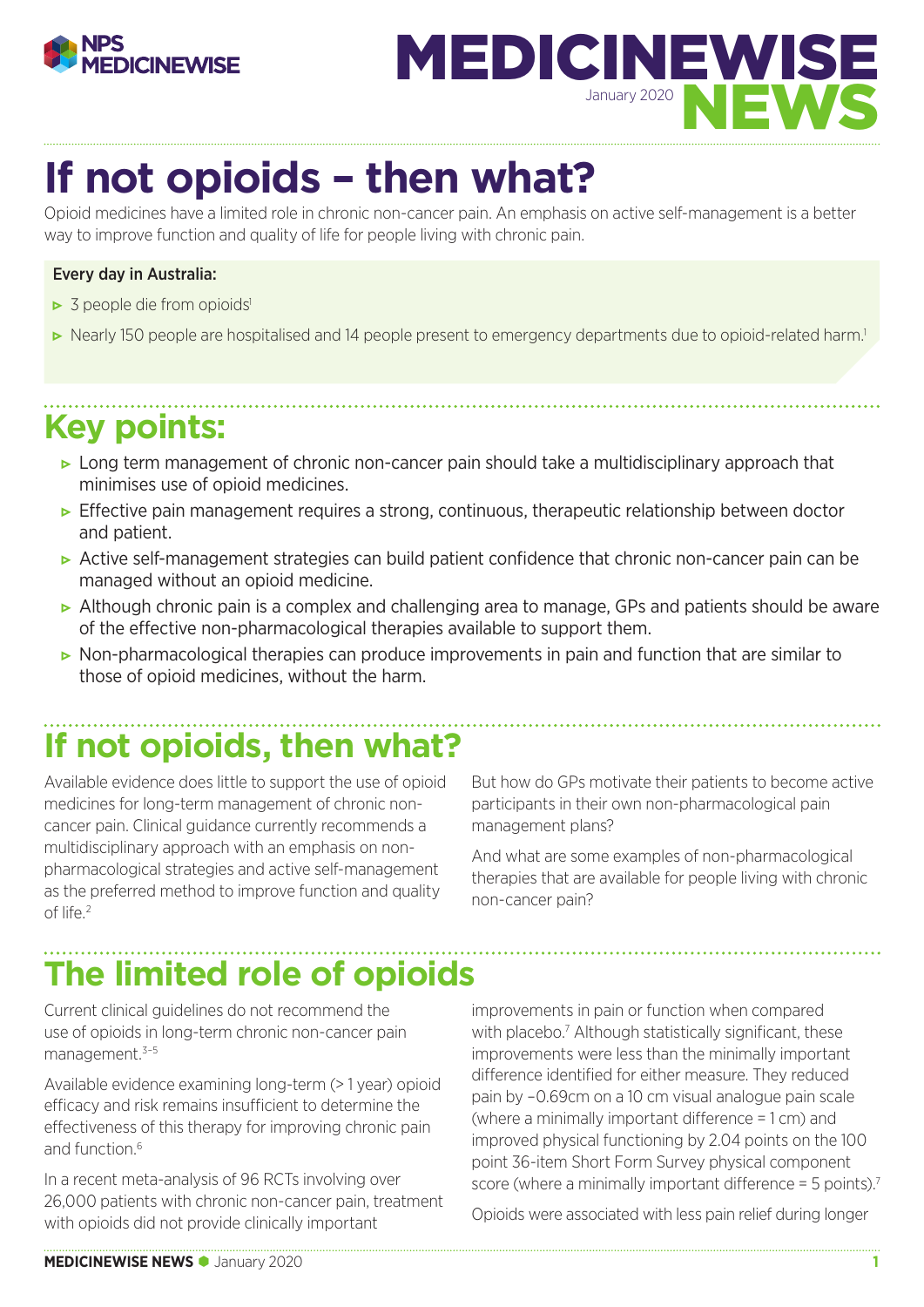trials, which may be a result of opioid tolerance or opioidinduced hyperalgesia. The authors suggested that a reduced association with benefit over time might lead to prescription of higher opioid doses and consequent harms.7

In contrast, evidence on opioid-related harm continues to expand, with studies suggesting that higher opioid doses are associated with increased risk of harm.<sup>6,8</sup>

The harm associated with long-term opioid therapy is becoming more widely understood and includes; overdose, misuse, falls, fractures, myocardial infarction, endocrine effects, cognitive impairment and gastrointestinal problems.<sup>6,8</sup> Opioid effects on the endocrine system include opioid-induced androgen deficiency (hypogonadism) and associated problems of sexual dysfunction and infertility.<sup>9</sup>

At any stage in the opioid prescribing journey, it's important for prescribers to recognise and discuss with their patients both the limited role of opioid therapy in chronic non-cancer pain, and the potential for serious harm over the long term.<sup>4</sup> These are particularly

important topics when starting conversations about reducing or stopping opioids.

#### *'I hardly ever start patients on opioids now, and if I do, it's only after exhausting other avenues.*

*A saying that has changed my approach to opioid prescribing is, 'You have to have an exit plan before you prescribe.'*

*As an example, I often say, 'Look, I'm starting you on an opioid to give you some temporary relief so we can get you to the physio to set exercise goals and get you back to doing things you enjoy. After a period of time eg, 4–6 weeks we'll slowly taper off the opioid as you'll be able to function better by then.'* 

*with their health care provider. So, before you think about particular strategies that might motivate your patient, think about the* 

*How well do you and your patient work* 

*The interest you show in your patient's* 

*together? How much trust does your patient* 

*Dr Andrew Broad, GP* 

*therapeutic alliance.* 

COGNITIVE

pain,

<sup>e</sup>)

coping o ikkerpretatio

FACTORS

### **From pain cure to pain management**

**PSYCHOLOGICAL** 

STATES & TRAITS

sincety, depression,<br>(eg, anxiety, depression,<br>fear, catastrophising)

**CHRONIC PAIN**

The basis for effective pain management is a strong, continuous therapeutic relationship between doctor and patient.4 Providing information and reassurance in a supportive environment enables patients to engage in shared decisions about their treatment goals. It should be acknowledged that a trusting, therapeutic relationship takes time and effort to build, and that this can be costly to patients in terms of time, financial burden and emotional effort.

### *One of the most powerful motivating factors for patients is the relationship they have*

*health and wellbeing will be an important contributor to their clinical outcomes.*

SOCIAL CONTEXT

relations of work,

*have in you?*

*A/Professor Toby Newton-John, clinical psychologist*

A useful approach to communicating effectively within the therapeutic relationship is to change the paradigm from 'pain cure' to 'pain management'. Consider discussing the difference between acute and chronic pain, to explain why standard acute pain treatments ie, opioid analgesics, fail to treat chronic pain.<sup>5</sup> **PSYCHOSOCIAL** (eg, anxiety, depression, (eg, loss of work/interpretation)<br>
(eg, loss of work/income, and interpretation)<br>
(eg, loss of work, the complete of work, the complete of work, the complete of work, the complete of work of work

**FIGURE 1. Many factors contribute to an individual's experience of pain**

aurius<br>aditions)

**HISTORY** 

 $\frac{670}{26}$ 

**PATHOLOGY**<br>PHYSIOLOGY<br>SATISME

eg, inflam,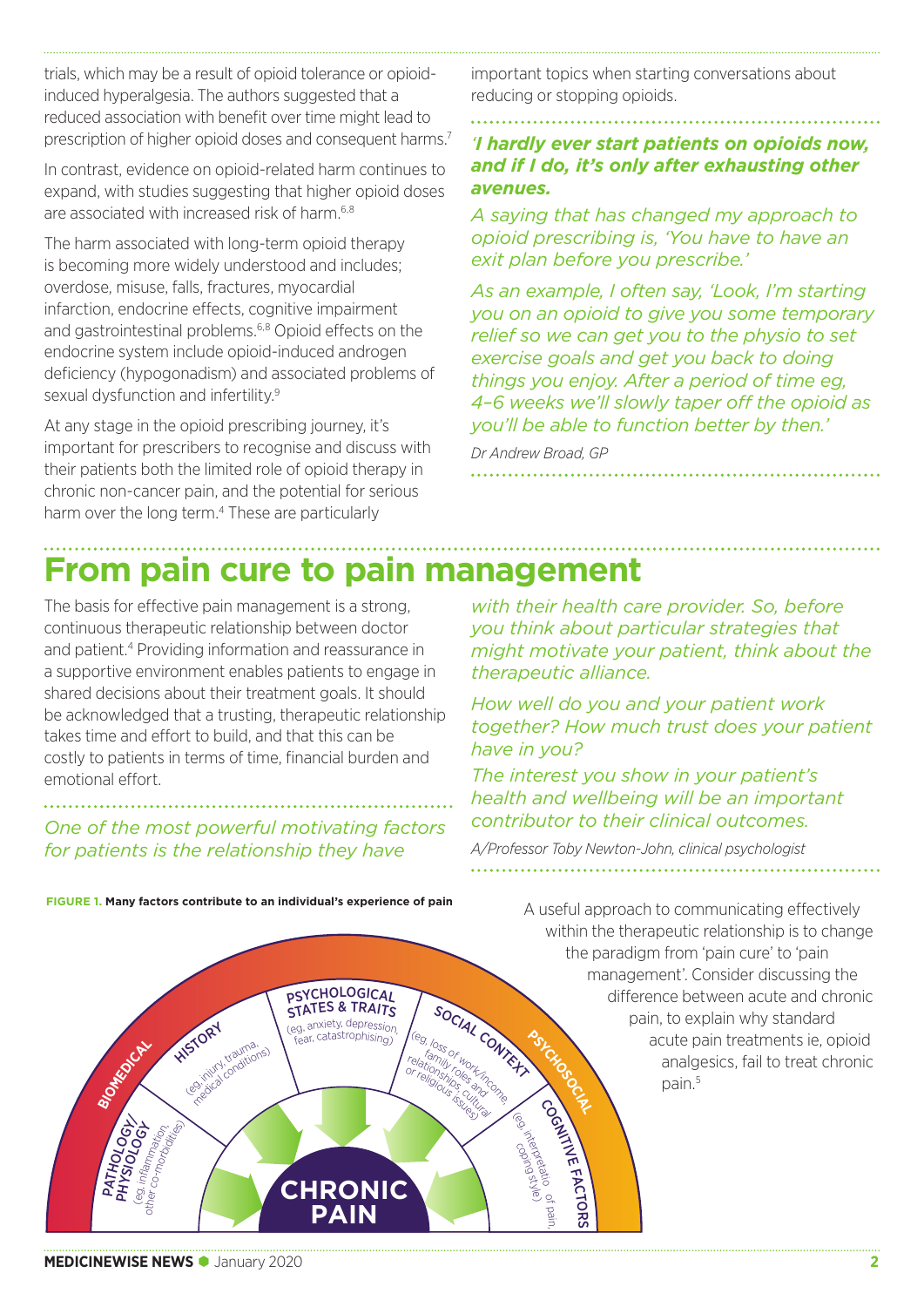As patients begin to understand and accept this shift in treatment focus, GPs can encourage them towards active self-management techniques. These include strategies learned from:

- $\triangleright$  a cognitive behavioural therapy (CBT) perspective such as setting realistic goals, pacing activities and challenging unhelpful thoughts
- $\triangleright$  acceptance- and mindfulness-based interventions
- $\triangleright$  physical therapies that aim to gradually improve function despite persisting pain.<sup>3,5</sup>

Addressing each individual's pain condition from a biopsychosocial perspective and assessing how pain affects their life can also help to consolidate their understanding that the goals of pain management should go beyond pain relief alone.4 Examples of goals include increased activity, improved physical function, and improved social, emotional and mental health.

Once goals are agreed upon, a coordinated pain management plan can be formulated and, where possible, this should involve collaboration between primary care, specialists and allied health professionals. Multidisciplinary pain management addresses the different aspects of chronic pain including the biopsychosocial impact on the individual (see Figure 1, previous page).10,11

The efficacy of a coordinated approach has been recognised to reduce pain severity, improve mood and overall quality of life and increase function.10

In addition to improving physical function, a biopsychosocial treatment approach to chronic non-cancer pain helps patients understand and overcome secondary effects, including fear of movement, pain catastrophising, and anxiety, that contribute to pain and disability.<sup>10</sup>

It is important to acknowledge that multidisciplinary pain management planning may be a difficult concept for some people, particularly if they are experiencing distress because of dealing with persistent pain, frustrated with having to attend multiple appointments and concerned about the financial impact of visiting several different providers.

*'One of the great dilemmas about the non-pharmacological approach is that these things take time, whereas a tablet takes maybe 15–20 minutes to take effect. So, making that shift from seeking a rapid reduction in unpleasant feelings through to investing in a time-consuming, effortful, long-term building of skill, is not an easy task.'*

*A/Professor Toby Newton-John, clinical psychologist*

### **Encouraging self-management**

Studies have indicated that the best care for chronic pain involves self-management by the patient with the support of a multidisciplinary team.<sup>12-15</sup>

This may include adhering to a prescribed medicine regimen and identifying their own treatment goals, then working to achieve those goals.<sup>15</sup>

There is good evidence that while a large proportion of people with chronic pain are capable of developing and effectively employing their own self-management strategies – such as goal-setting, thought challenging and activity pacing – many will need help acquiring these skills.<sup>15</sup>

The strongest evidence for delivering training in pain self-management for those with chronic disabling pain comes from structured multidisciplinary programs using cognitive behavioural therapy (CBT) methods.15 Timely access to multidisciplinary pain management programs can be a barrier due to location and wait times, so GPs should be prepared to provide initial evidence-based information and upskill their patients in pain selfmanagement strategies where possible.

*Try to persuade patients to stay active. I use exercise physiologists under chronic disease item numbers to get the patient to try a tailored exercise program. I suggest acupuncture, osteopathy, physiotherapy, frankly anything to try and stay away from opioids.* 

*Dr Andrew Broad, GP*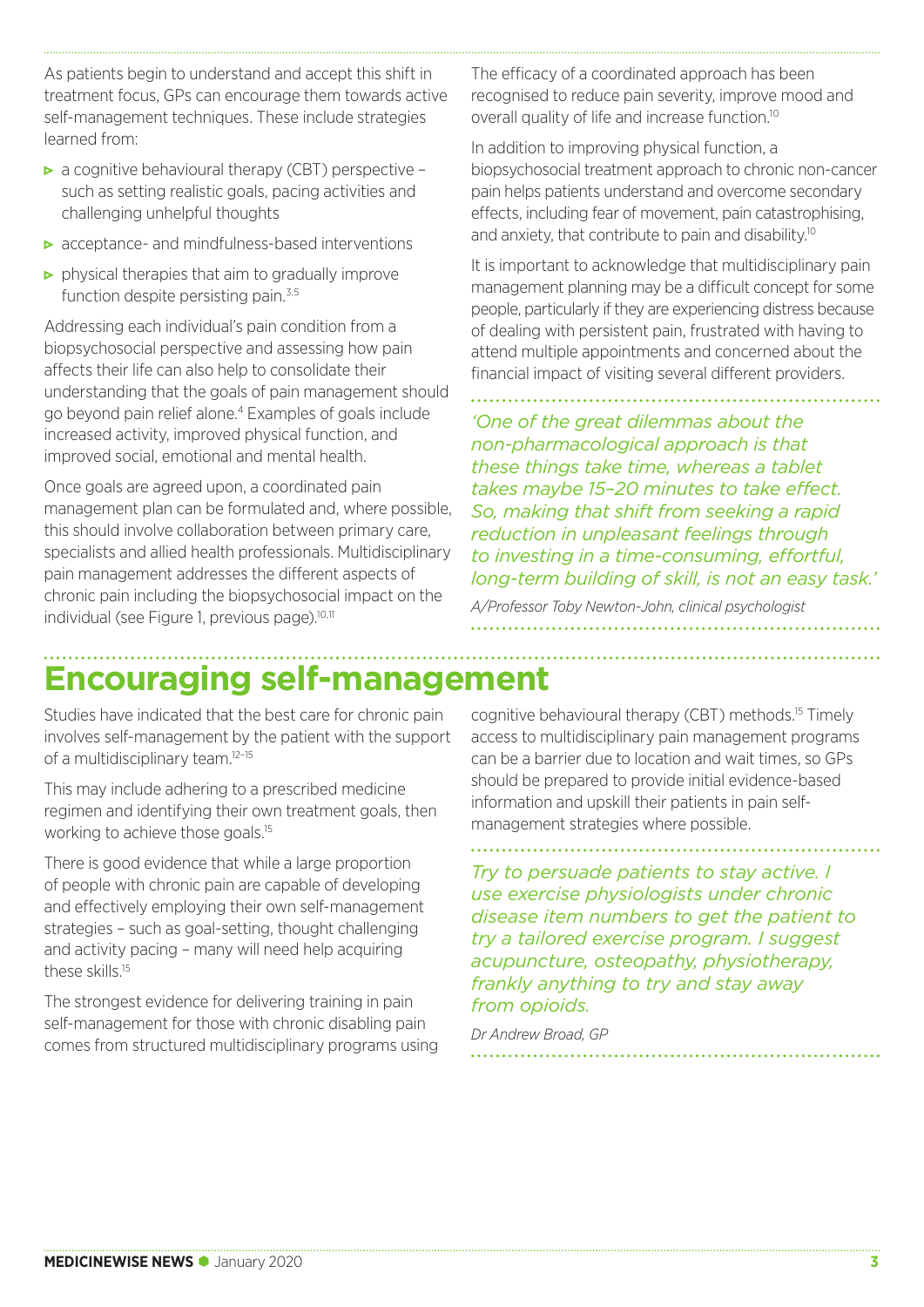### **Optimising non-pharmacological therapies**

Recent studies have found that, as a first-line treatment for patients with chronic non-cancer pain, non-pharmacological therapies may achieve similar degrees of improvement in pain and function to opioid therapy, but without the harms of opioid dependence, addiction and overdose.13

It is recommended that GPs and patients optimise non-pharmacological and non-opioid medicine therapy for chronic non-cancer pain within a biopsychosocial framework before considering opioids.13

Non-pharmacological therapies can include strategies described above, such as activity pacing and psychological therapies. They can also include education, structured exercise programs and sleep hygiene – with input where available from the wider health care team eg, nurse educator, physiotherapist, psychologist, occupational therapist, social worker, rehabilitation counsellor and dietitian.<sup>8</sup> With many different providers involved, care can become fragmented, so communication is vital. Usually the GP coordinates referral to providers and oversees a targeted treatment plan utilising available local resources.

#### Cognitive behavioural therapy (CBT)

Cognitive behavioural therapy (CBT) helps patients to modify their emotional and behavioural response to pain by challenging cognitive processes eg, thoughts, fears and catastrophising about the pain.4

CBT has shown small positive effects on disability associated with chronic pain, and is effective in altering mood and catastrophising outcomes, with some evidence that this is maintained at six months.16

#### Acceptance and mindfulness-based interventions

Acceptance and commitment therapy (ACT) focuses on psychological flexibility as the ultimate treatment goal.17 In the context of chronic pain, being psychologically flexible means accepting painful sensations and the feelings and thoughts surrounding pain while focussing the attention on opportunities of the current situation rather than ruminating about the past or catastrophising about the future.17,18 The behavioural focus of ACT is on setting goals that are important and valuable, instead of focussing on pain control.<sup>18</sup>

*Pain itself is an intrinsically unpleasant event, but if you're not careful you can take a perspective which makes an unpleasant event vastly more unpleasant.* 

*The CBT techniques and some of the ACT techniques we use in chronic pain are designed to help people get their pain experience to the most adaptive perspective it can possibly be rather than lead to further distress or despair as a result of what's happening in their body.*

*A/Professor Toby Newton-John, clinical psychologist*

#### Physical therapies and activity pacing

Physical therapies such as physiotherapy, occupational therapy, therapeutic exercise, and other movement modalities play a significant role in chronic pain management, and positive clinical outcomes are more likely if these therapies form part of a multidisciplinary treatment plan following a comprehensive assessment.<sup>10</sup>

A key feature of engaging in physical activity is known as activity pacing. Activity pacing is described in the literature as a coping strategy that involves activity behaviour that is goal-contingent rather than pain-contingent.19

*For most people with chronic pain, the more they do (overactivity), the more they hurt, and as a result of hurting more, they reduce their activity level (underactivity). This behaviour leads to what's called a boom and bust cycle. It's very frustrating and makes planning ahead difficult, if not impossible.* 

*Activity pacing is about learning to rein yourself in – to regulate the amount of activity you engage in when you feel good – in order to have greater capacity to keep managing when you're not feeling so good.*

*A/Professor Toby Newton-John, clinical psychologist* 

Although chronic pain is a complex and challenging area to manage, GPs and patients should be aware that several effective non-pharmacological therapies are available to support them (see Table 1, next page).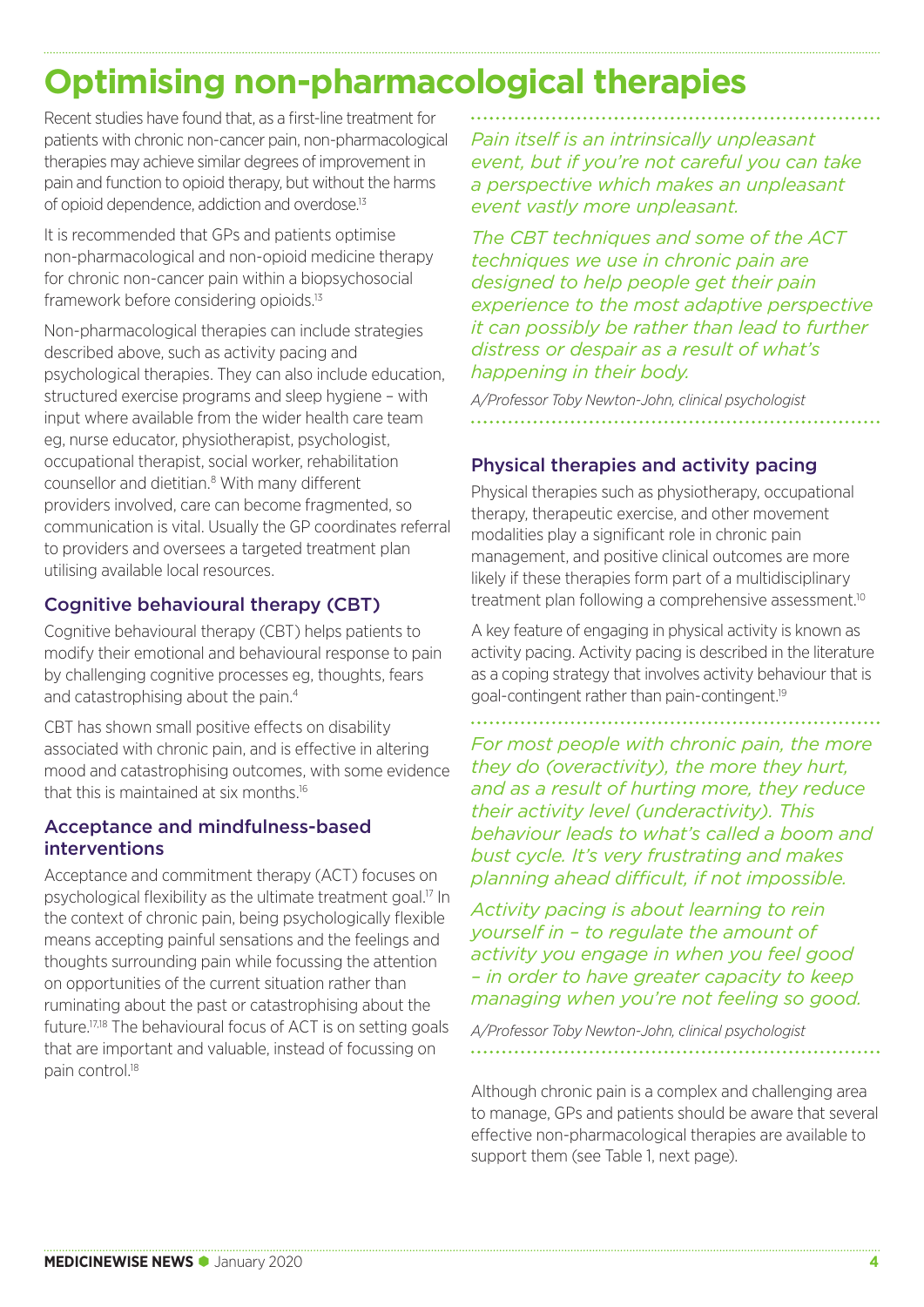**EXAMPLES OF NON-PHARMACOLOGICAL THERAPIES FOR CHRONIC NON-CANCER PAIN ACTIVE PHYSICAL THERAPIES AND TECHNIQUES2,5,10** • general strengthening and gentle aerobic exercise (graded up slowly) eg, planned daily walks of gradually increasing distance • hydrotherapy  $\blacktriangleright$  physiotherapy  $\triangleright$  occupational therapy  $\triangleright$  tai chi  $\rho$  yoga **PSYCHOLOGICAL THERAPIES2,5,10,16-18**  $\triangleright$  acceptance commitment therapy (ACT)  $\triangleright$  attentional techniques (distraction from the pain)  $\blacktriangleright$  biofeedback • cognitive behavioural therapy (CBT) on a one-to-one basis or in a group  $\triangleright$  counselling  $\blacktriangleright$  relaxation training **OTHER TREATMENT OPTIONS2,5,19-21** • activity pacing to regulate activity levels of everyday tasks eg, light housework, walking the dog  $\triangleright$  acupuncture • attending a group pain management program TABLE 1

### **When things get hard**

Referral to pain management services may be warranted if patients have been unable to achieve their functional goals, or they are not progressing as expected. This may occur when current pain management measures are not helping and the pain is interfering in daily activities, causing distress and affecting the patient's mental health.22

#### Managing patients with complex issues

People with chronic non-cancer pain should be appropriately assessed to determine the complexity of their needs and risk of harm<sup>23</sup>

The following scenarios are generally considered complex and may be indicated for specialist and multidisciplinary review:

- $\triangleright$  taking two or more psychoactive drugs in combination (eg, opioids, benzodiazepines, antipsychotics, antiepileptics, depressants)
- $\triangleright$  taking opioids together with benzodiazepines
- patients with serious mental illness comorbidities or taking antipsychotic medicines
- $\triangleright$  mixing pharmaceutical opioids and illicit drugs
- $\triangleright$  discharged from other general practices due to problematic behaviour
- $\triangleright$  recent discharge from a correctional services facility
- $\triangleright$  signs of potential high-risk behaviours.

Some GPs will be confident managing patients with mental health and substance use comorbidities while others may wish to seek specialist support.<sup>23</sup>

People who are at higher risk of opioid misuse, or have more complex issues, may need to be jointly managed between primary care, pharmacists, drug and alcohol services, and specialist services (eg, mental health, pain or addiction specialists).<sup>23</sup>

The risk of harm from opioids increases for patients on high doses, patients with complex comorbidities and those who are co-prescribed benzodiazepines and other sedatives.24

#### Take home naloxone

Discussion about take-home naloxone (THN) as part of an overdose response plan is an effective brief intervention.4,25 The use of naloxone fits within both harm reduction strategies and patient-centred care. Naloxone is safe, effective, inexpensive, and relatively easy to administer via intramuscular (IM) injection or intranasal spray.4

Prescribers are encouraged to provide a prescription for THN for patients at high risk of overdose eg, high opioid dose, complex care, or recently released from a correctional services facility.4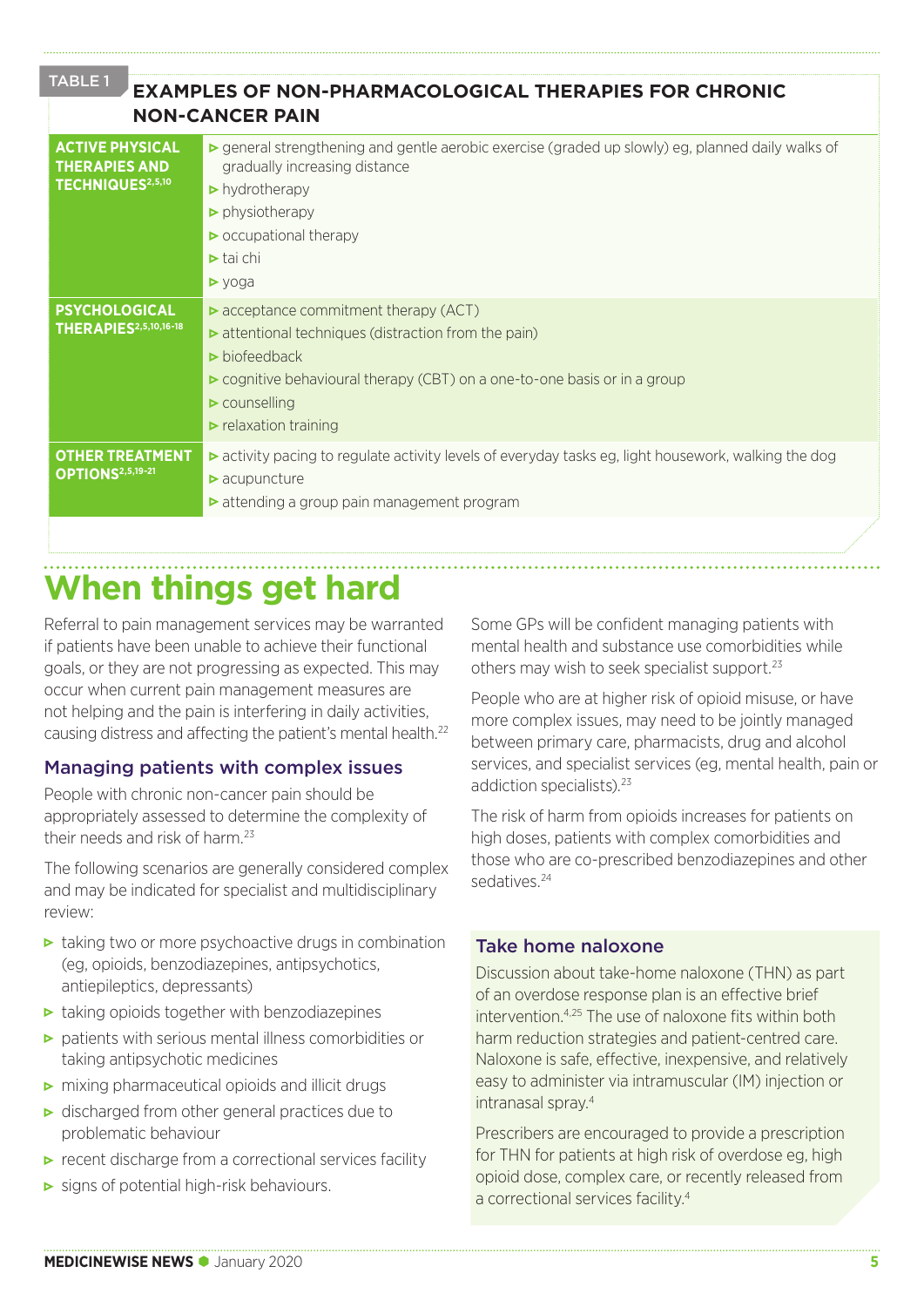For more information:

- Community Overdose Prevention Education (COPE) [Overdose First Aid](http://www.penington.org.au/programs-and-campaigns/resources/cope-overdose-first-aid/)
- **Conclusion**

Non-pharmacological therapies have the potential to improve outcomes for chronic pain and comorbidities and tend to be low risk<sup>12</sup>

GPs and patients can work together to formulate a pain management plan which includes multimodal nonpharmacological approaches that can be implemented through patient self-management supported by a trusting therapeutic relationship over multiple consultations.12

#### • [Talking to patients about naloxone](http://www.penington.org.au/wp-content/uploads/2019/08/TalkingToPatientsAboutNaloxone.pdf)

• Australian Government [Take Home Naloxone Pilot](https://www.health.gov.au/initiatives-and-programs/take-home-naloxone-pilot/about-the-take-home-naloxone-pilot)

*So, the saying the journey of a thousand miles begins with one step is very true in this case.* 

*A/Professor Toby Newton-John, clinical psychologist*

## **Useful links for your patients**

- **NPS MedicineWise, [Chronic pain explained](https://www.nps.org.au/consumers/chronic-pain-explained#what-is-chronic-pain?)**
- NPS Medicine Wise, [Opioid medicine and chronic non](https://www.nps.org.au/consumers/opioid-medicines)[cancer pain](https://www.nps.org.au/consumers/opioid-medicines)
- ACI NSW Pain management network, [Pain Management: For everyone](https://www.aci.health.nsw.gov.au/chronic-pain/for-everyone)
- **ACI NSW Pain management network, [Pain and thoughts](https://www.aci.health.nsw.gov.au/chronic-pain/for-everyone/pain-and-thoughts).** A video about how negative thoughts and stressful life situations can influence pain

## **Acknowledgements**

Thanks to the experts who contributed to this Medicinewise News.

Dr Andrew Broad is a general practitioner working in a suburban practice in Melbourne, Victoria.

Toby Newton-John is an Associate Professor in Clinical Psychology at University of Technology, Sydney and senior clinical psychologist at the Northern Pain Centre, Sydney.

- ▶ Hunter New England Local Health District, [Understanding pain in less than 5 minutes, and what](https://www.youtube.com/watch?v=C_3phB93rvI)  [to do about it!](https://www.youtube.com/watch?v=C_3phB93rvI) A video that summarises the difference between acute and chronic pain
- Pain Australia, [List of pain services in Australia](https://www.painaustralia.org.au/getting-help/pain-services)
- PainHealth, [Pacing and goal setting](https://painhealth.csse.uwa.edu.au/pain-module/pacing-and-goal-setting/)